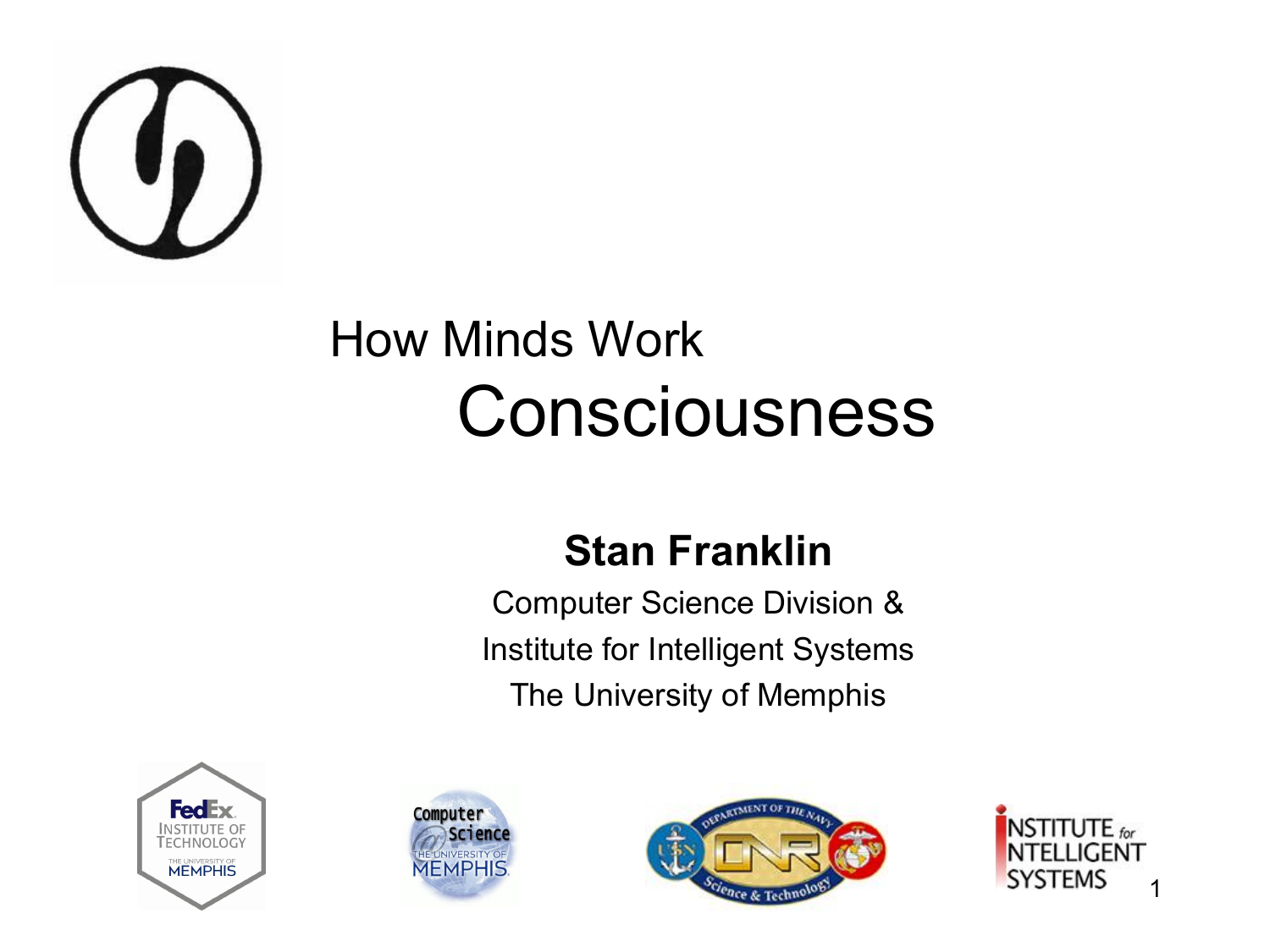## Philosophical Consciousness

- Phenomenal (subjective) consciousness
- Qualia the stuff of experience
- The mind-body problem
- (Philosophical) zombie
	- Acts indistinguishably from a human
	- Claims subjective consciousness
- Can zombies exist?
- The hard problem

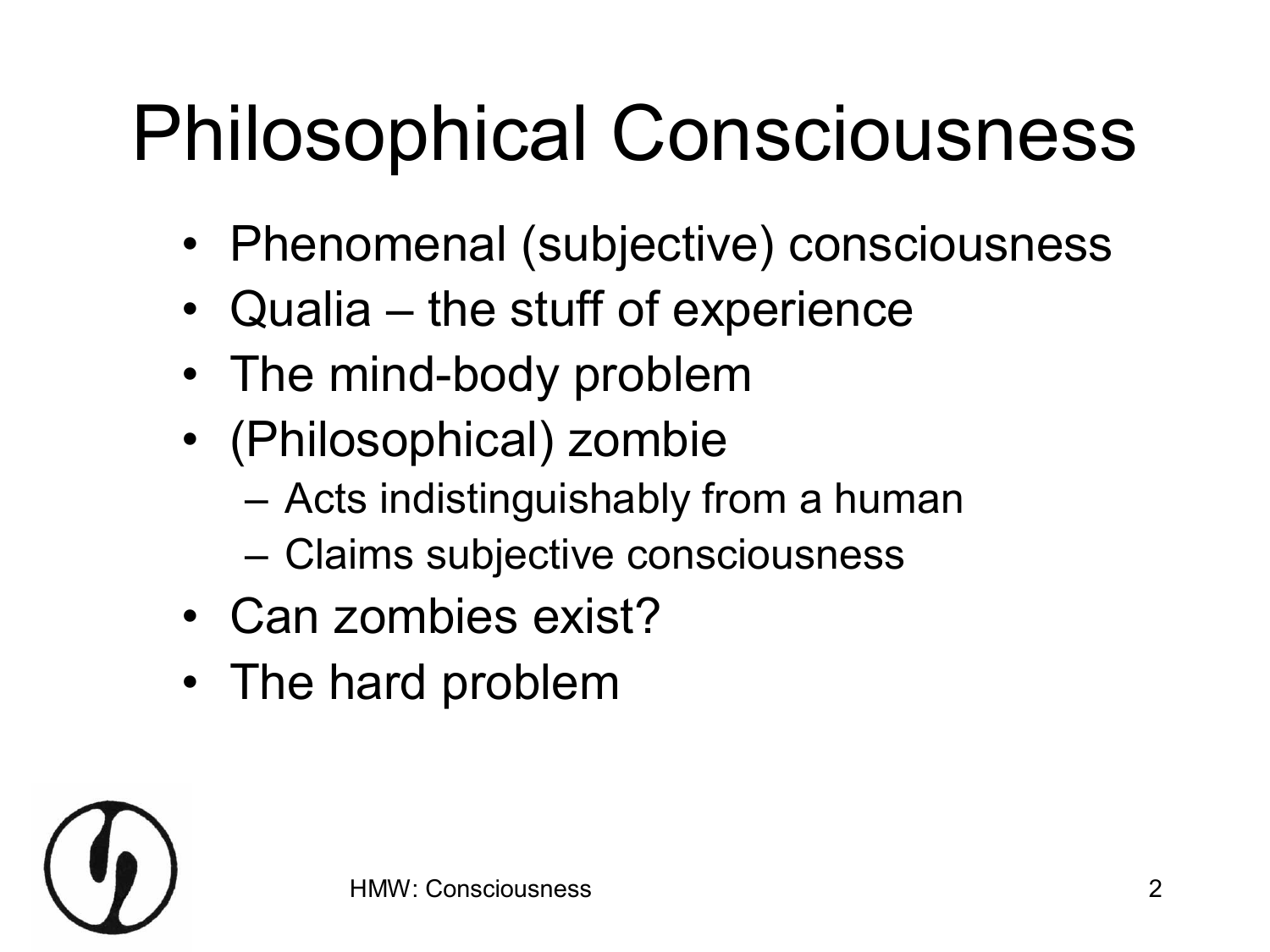## Scientific Consciousness

- Avoided for a century by behaviorists
- Claimed to be impossible
- Rekindled by Baars, Mandler & others via a twenty-year effort
- Going concern today with journals, organization, conferences, etc.
- Pursued by philosophers, neuroscientists, psychologists, AI researchers

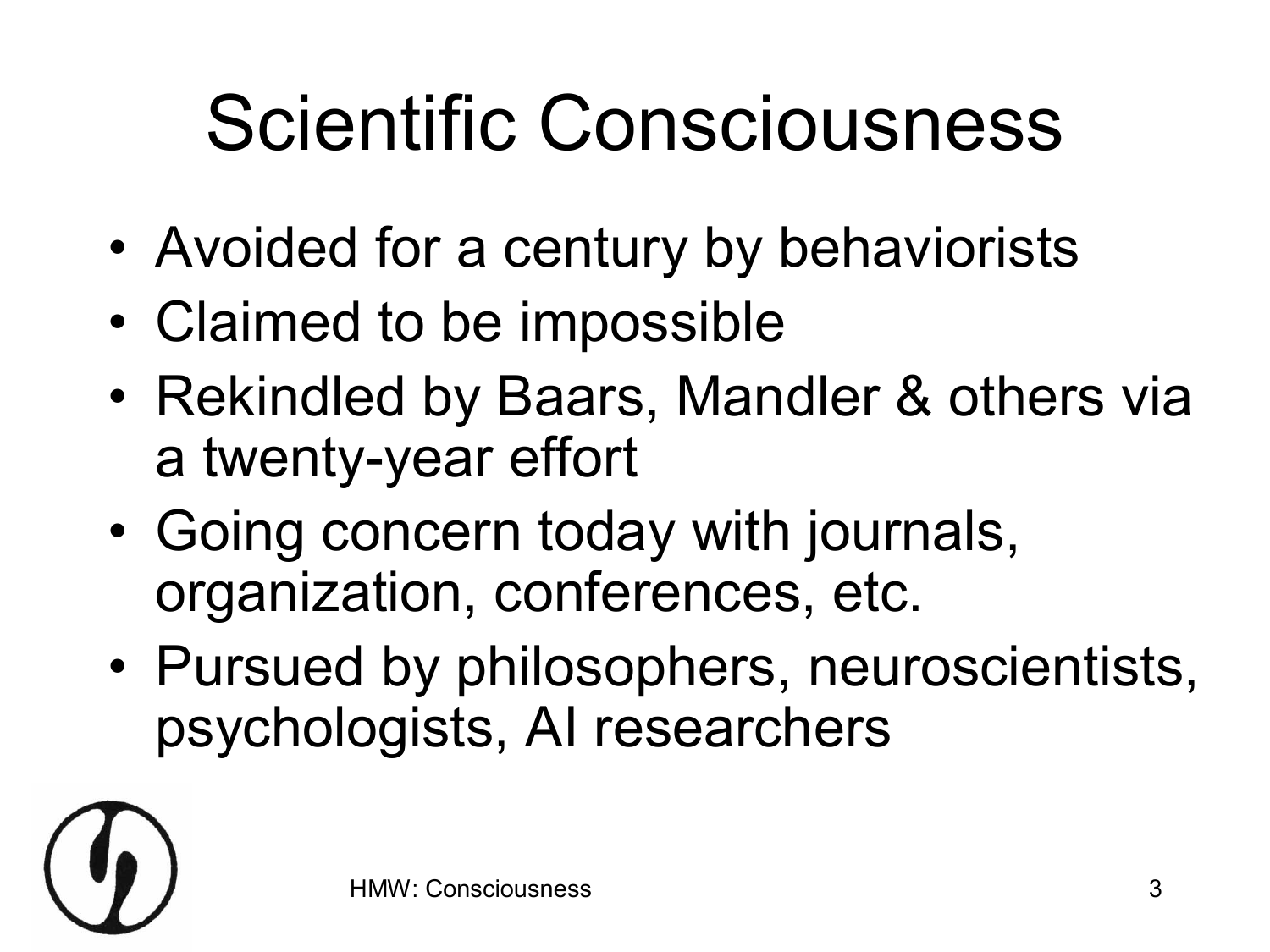## Scientific Study of Consciousness

- Philosophers clarifying concepts
- Neuroscientists neural correlates
- Psychologists functional models – Baars, Global Workspace Theory
- AI researchers computational models – Franklin, IDA Model

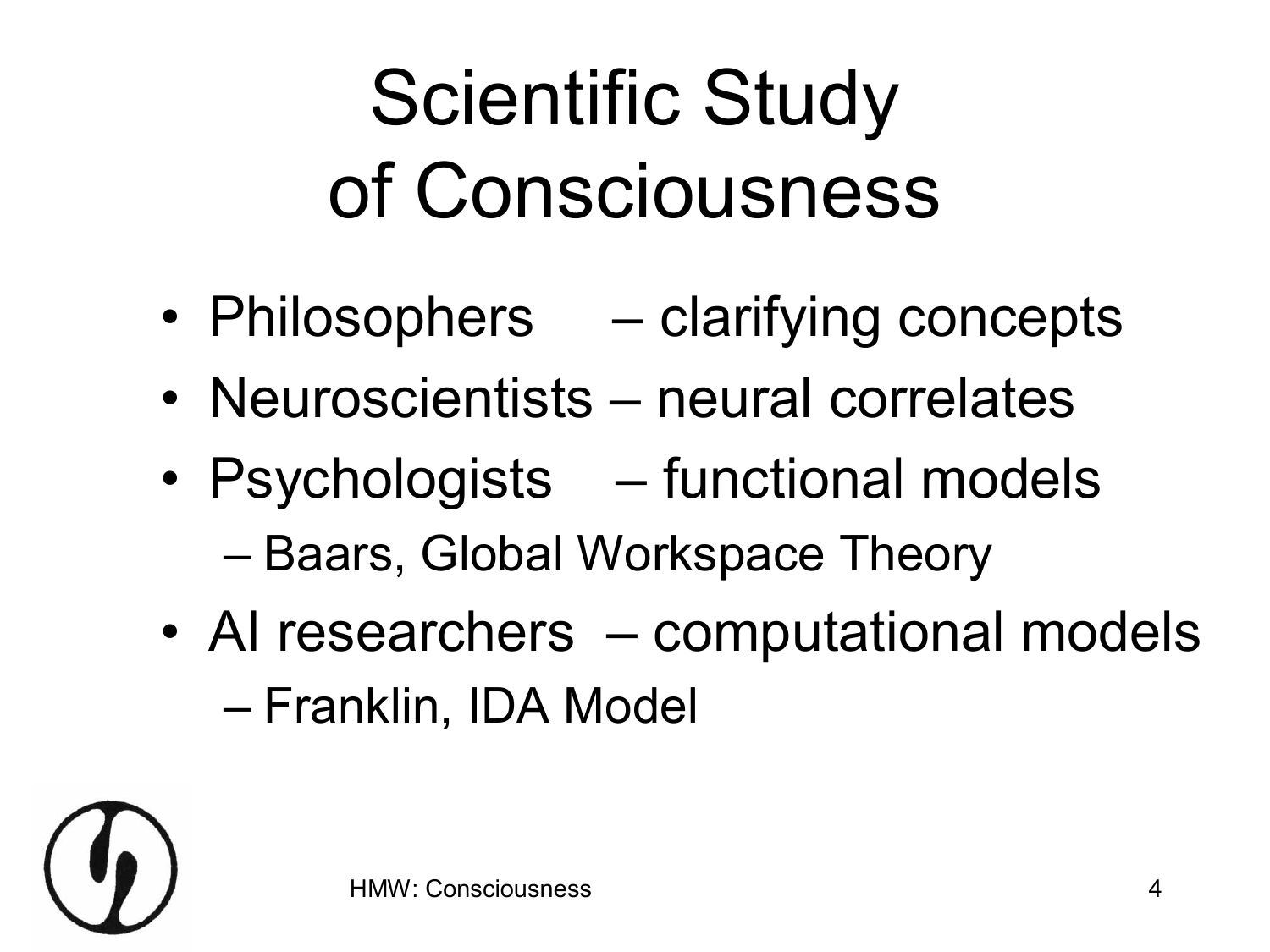## Functions of Consciousness

- Produce internal virtual reality – create a world
- Inform action selection
- Seize opportunities, avoid dangers
- Recruit internal resources
- Learn

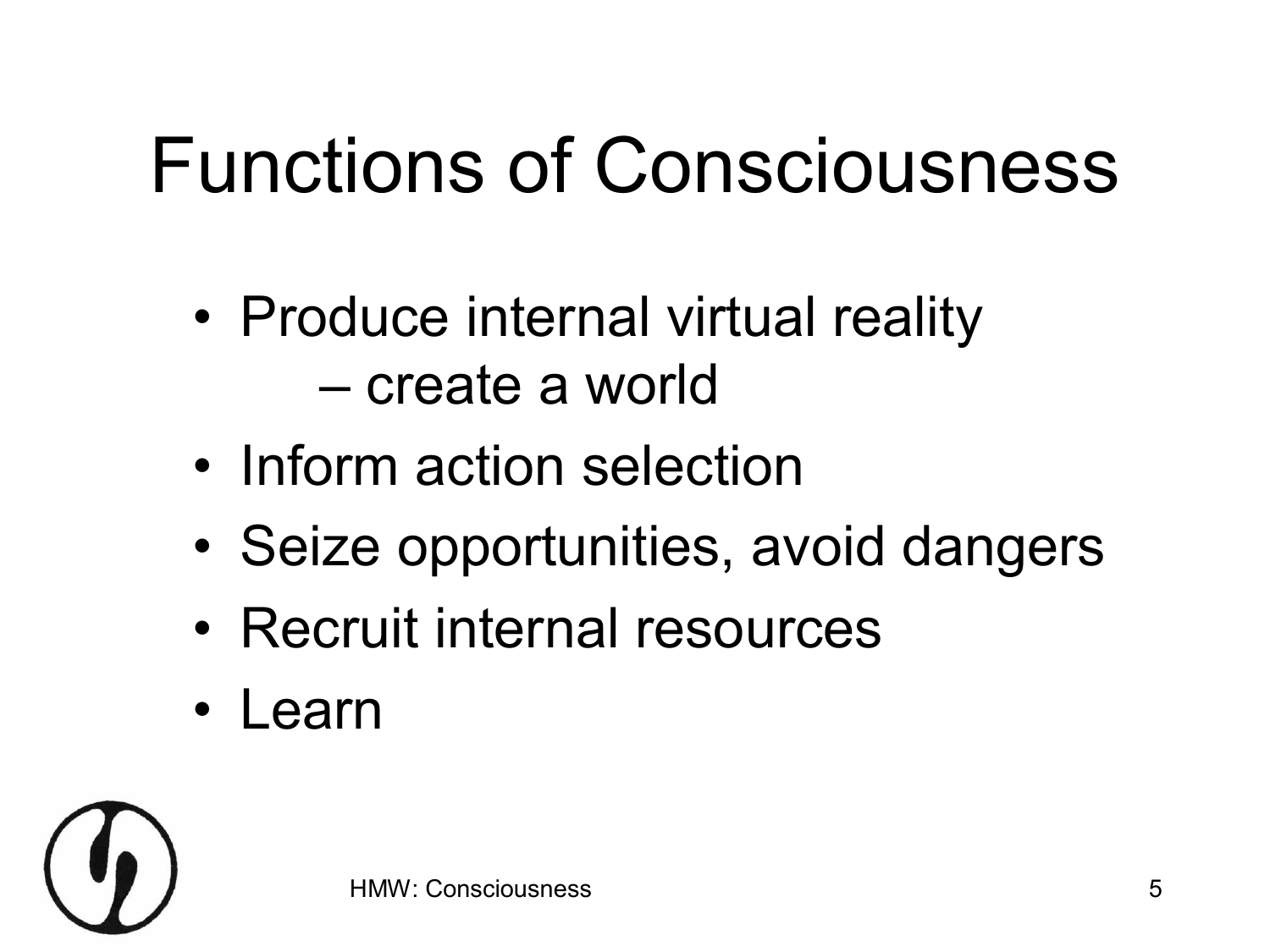## Functional vs Phenomenal

- Functional consciousness performs roles that consciousness plays in agents
- Phenomenal consciousness subjective experience, qualia
- Only functional claimed for software agents and robots
- What about non-human animals?

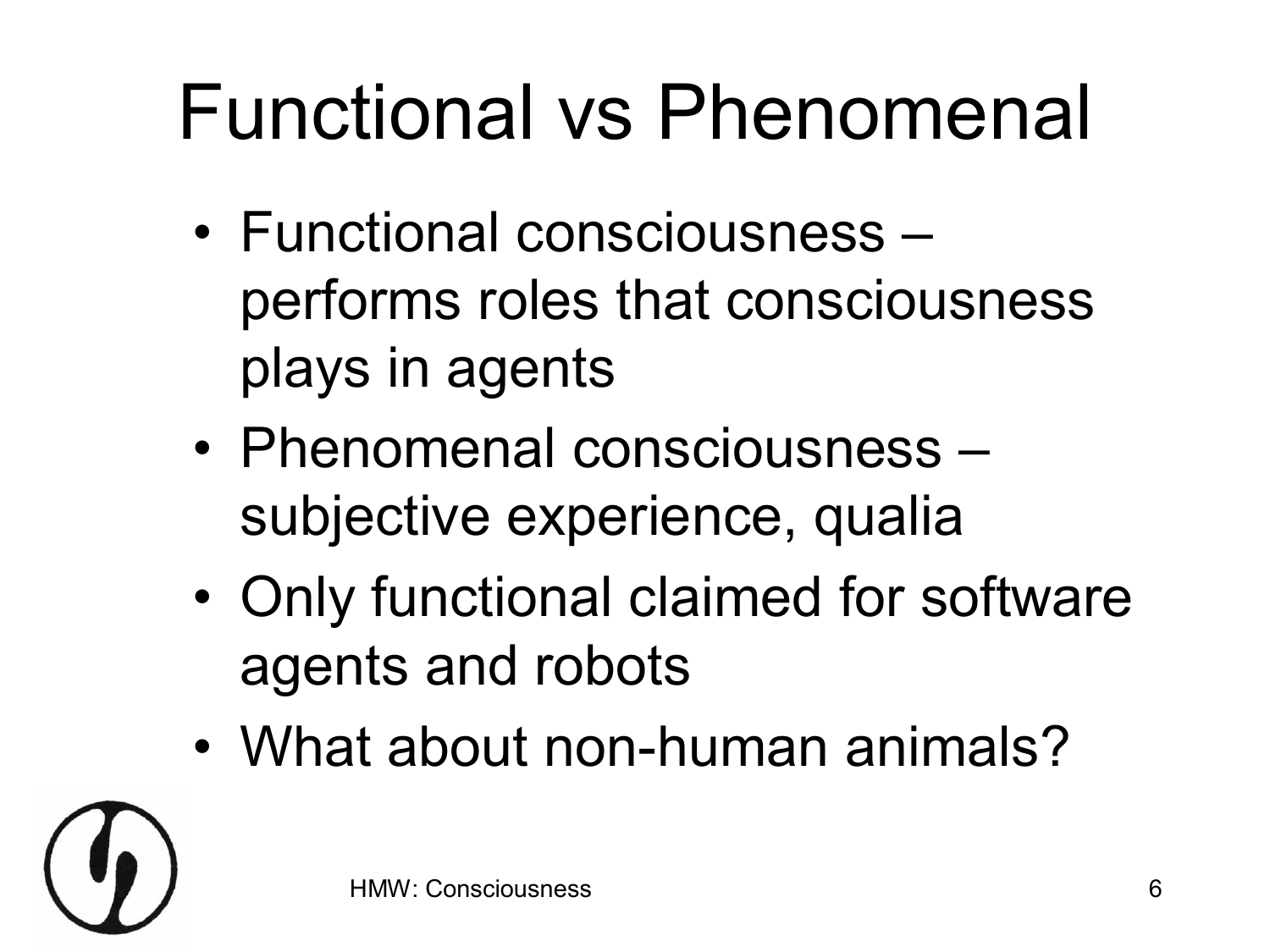# Spatially Sensitive Senses

- Sense organ movement produces apparent motion at its surface
- E.g. human vision—*press eyeball*
- Bacterium nutrient gradient sensing is not spatially sensitive
- Temperature sensing by a thermostat is not spatially sensitive

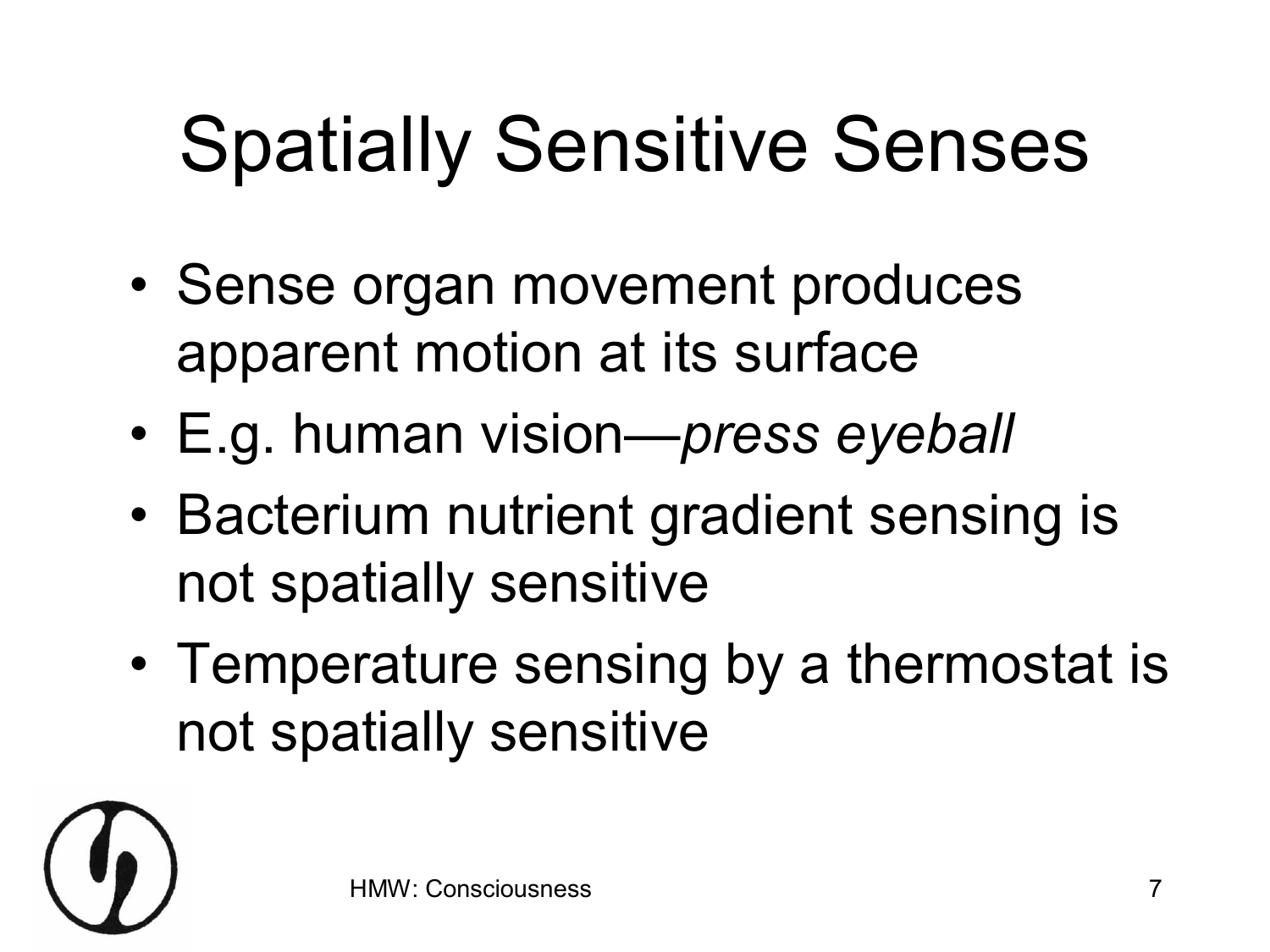# Merker's Solution

- Agents with spatially sensitive senses must compensate
- Provides pressure for evolution of phenomenal consciousness
- Earthworms may use other mechanisms or may be phenomenally conscious
- Artificial agents (IDA & robots) not yet phenomenally conscious

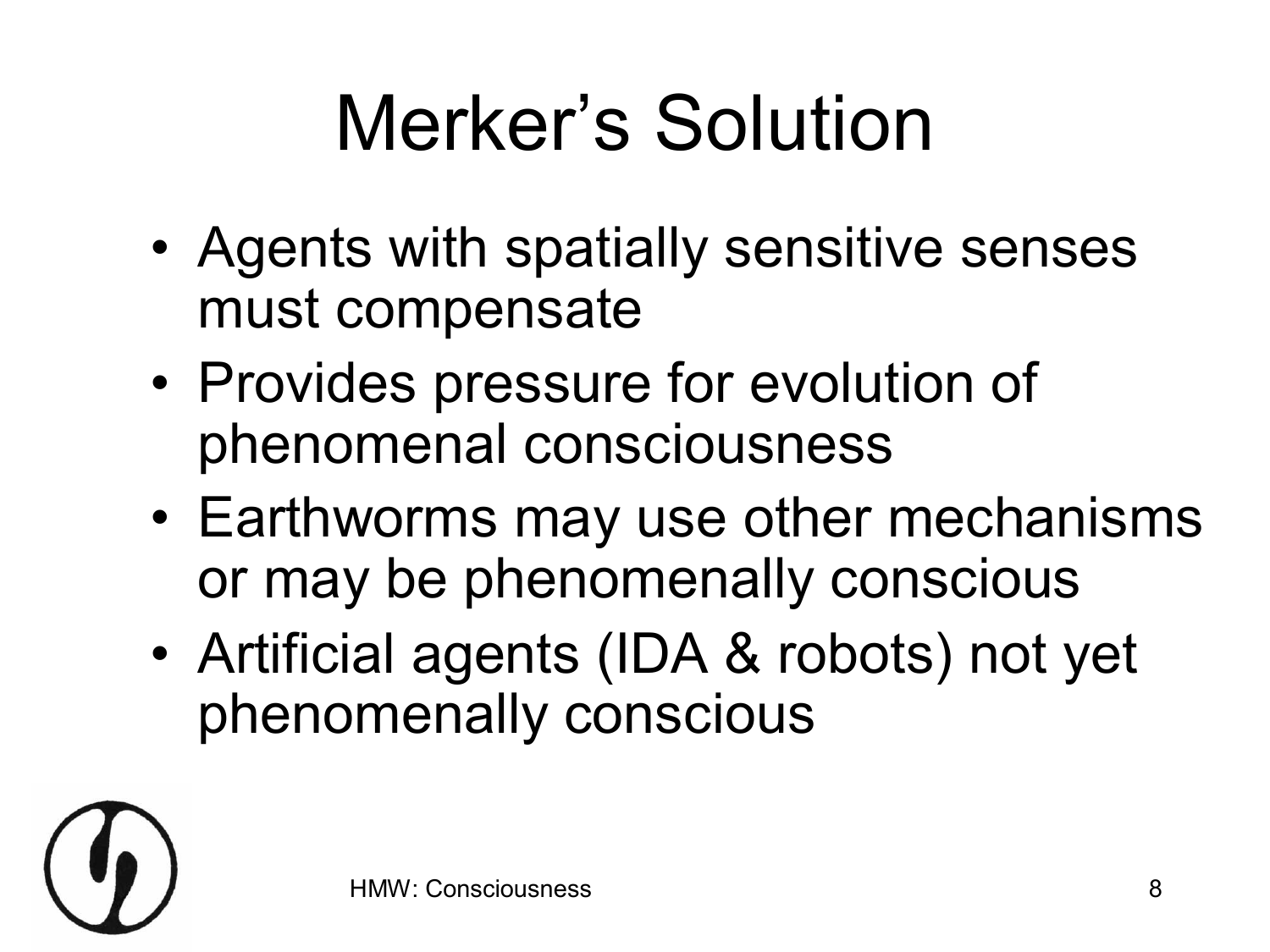#### Codelets

- Small pieces of code each performing a simple, specialized task
- Often waits as a demon, watching for a chance to act
- Implement processors from Global Workspace theory

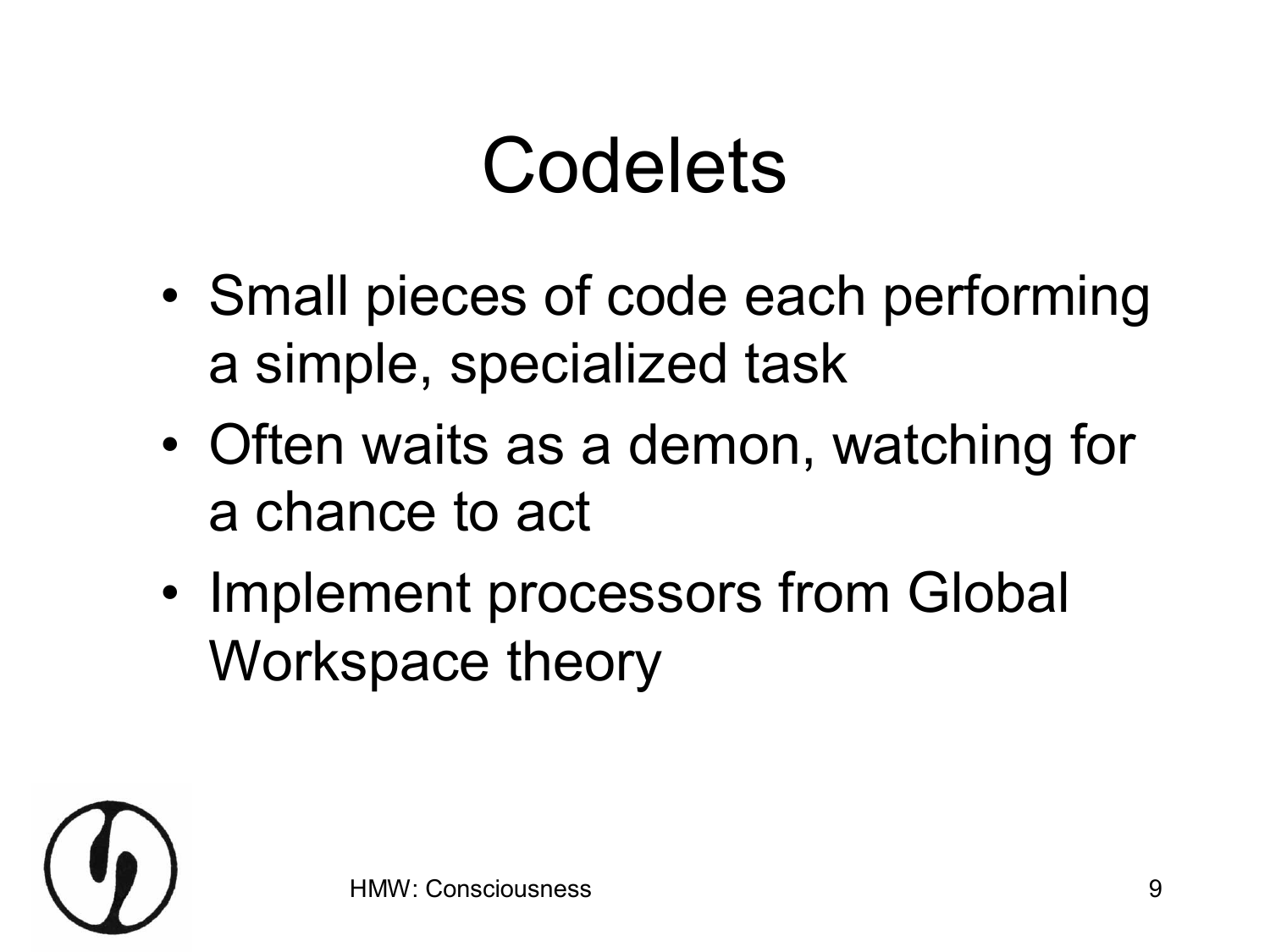

HMW: Consciousness 10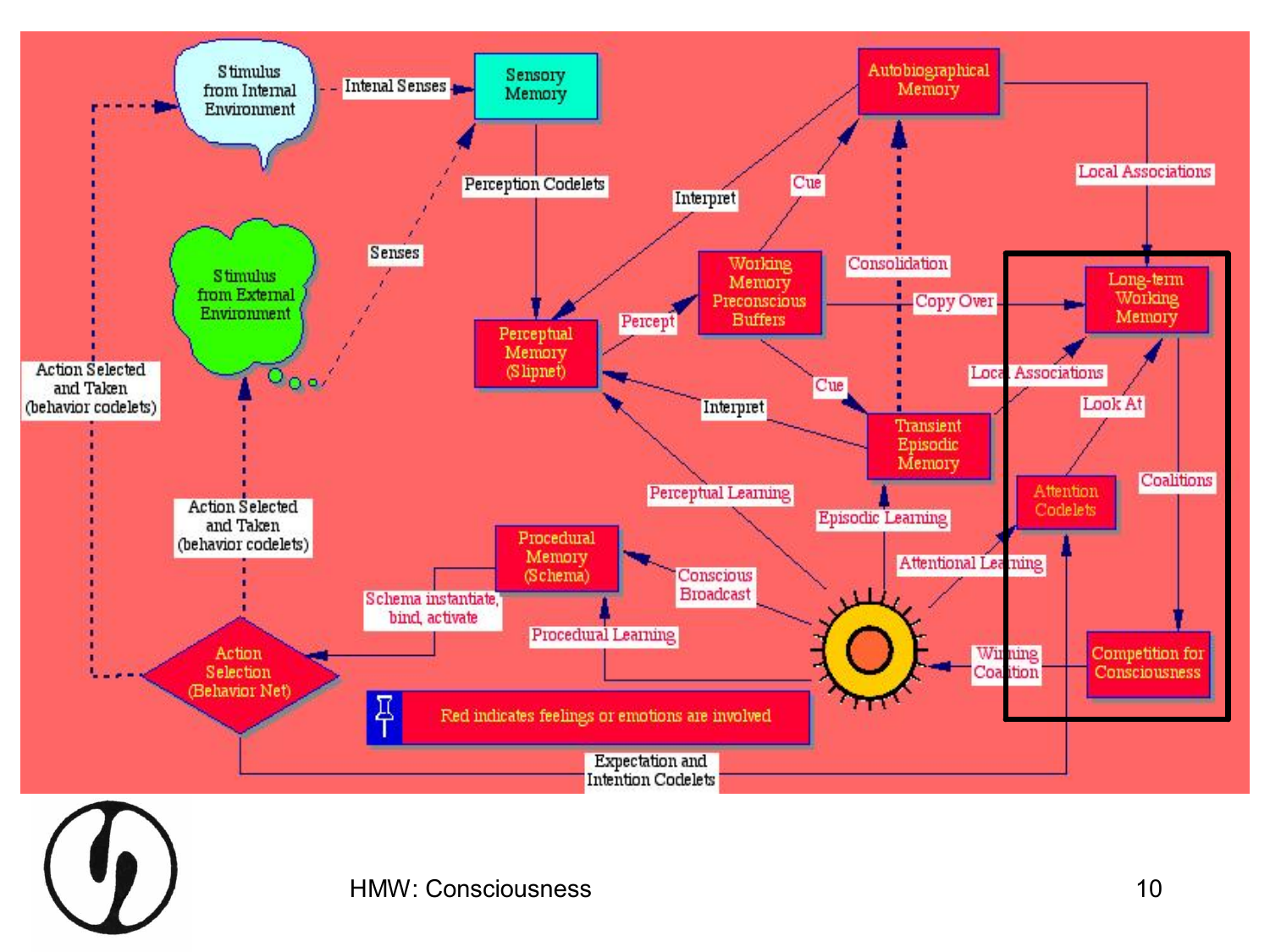## Attention Codelets

- Attention—process of bringing to consciousness
- Look at Long-Term Working Memory
- Form coalitions with information codelets
- Information codelets = slipnet nodes = perceptual symbols

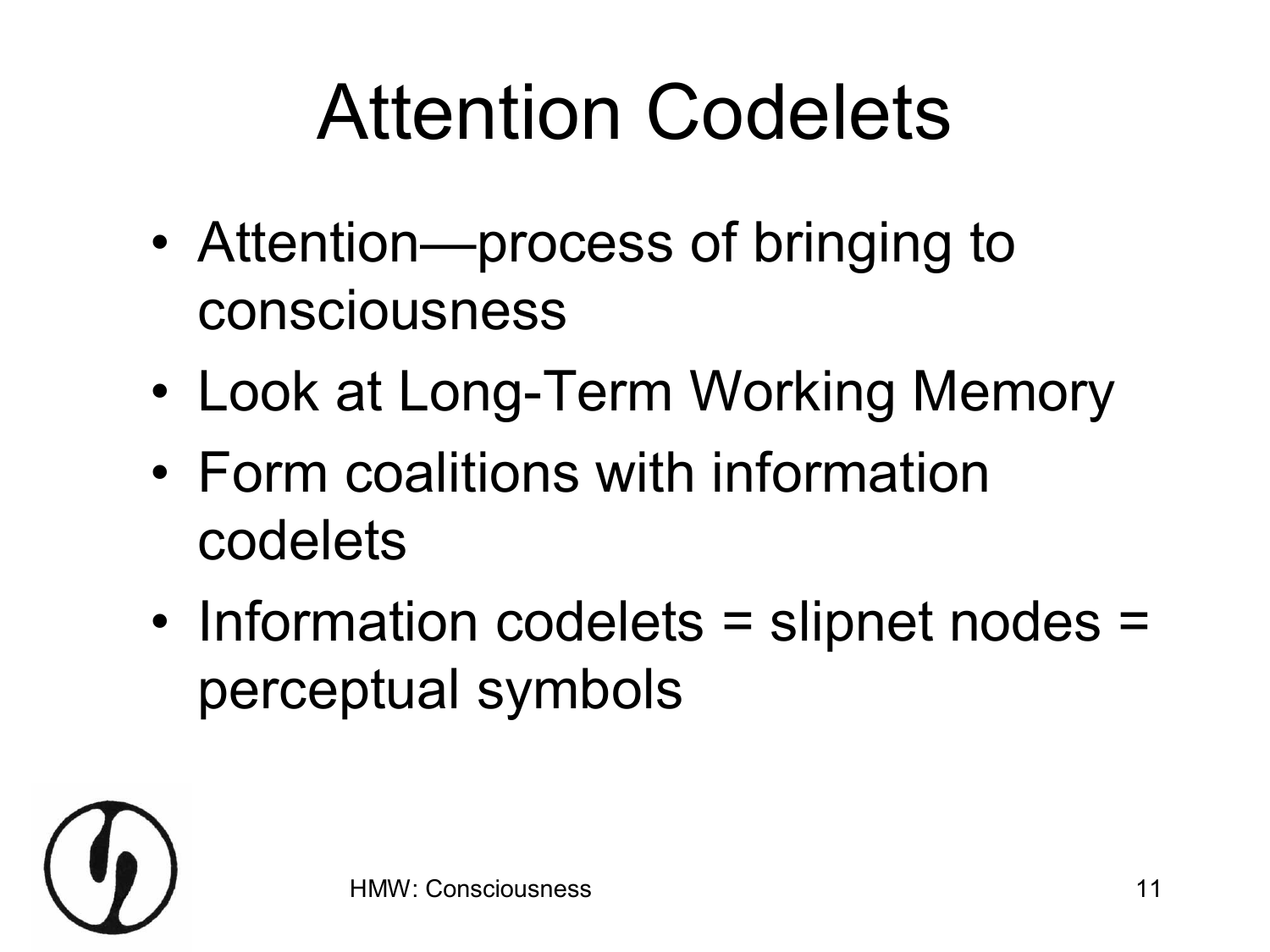## Attention Codelets look for

- Conflicts between current and past events (CMattie)
- Particular kinds of information
	- Find me a job (IDA)
	- Work on an F16 preference (IDA)
- Contiguous motion
- Causation (temporal contiguity)

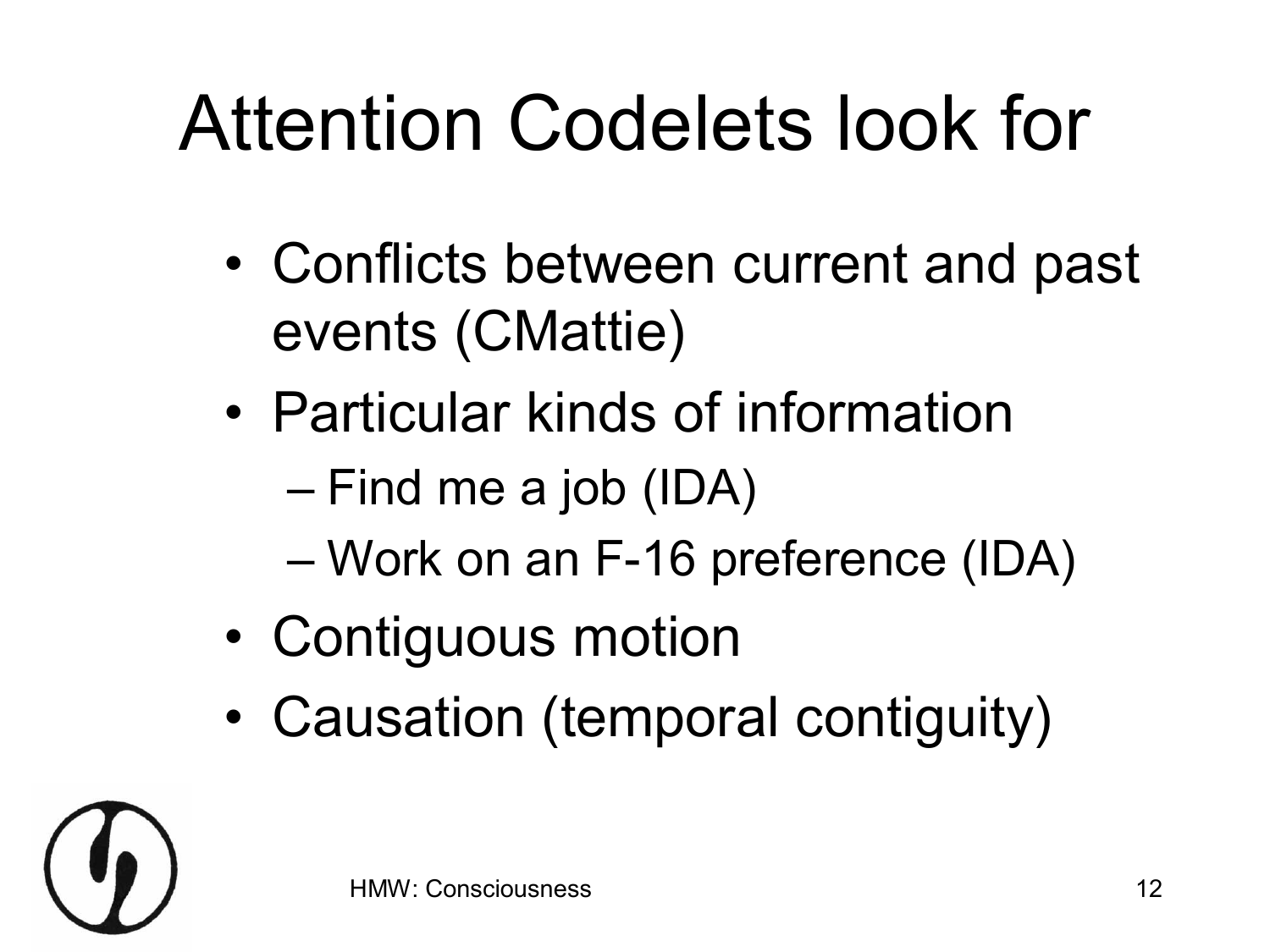## Particular Information Codelets

- Intention codelet
	- Generated at each volitional goal selection
	- Looks for opportunities to approach goal
- Expectation codelet
	- Generated with each action selection (behavior net)
	- Looks for outcome of the action
	- More active with unexpected outcome

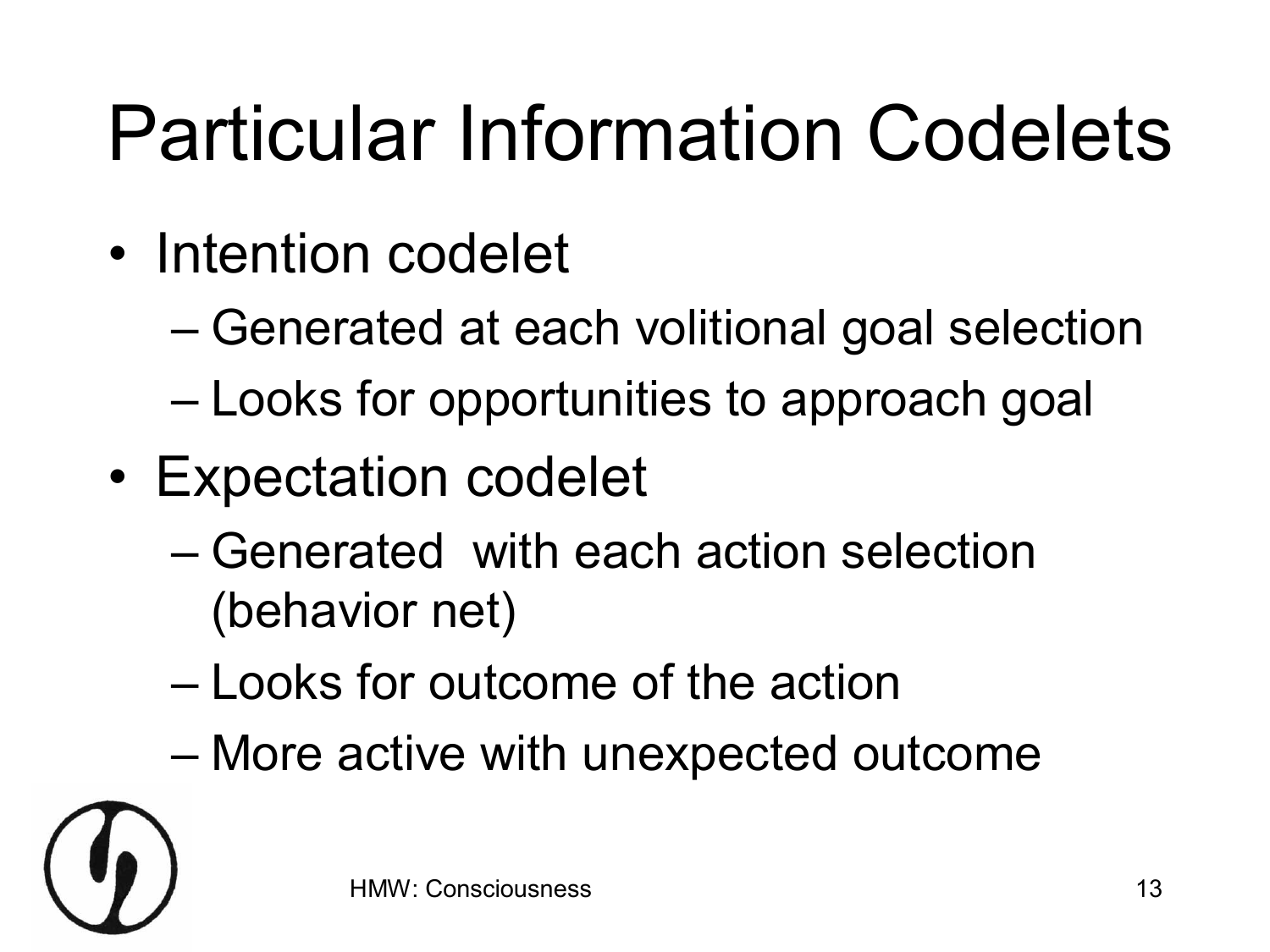

HMW: Consciousness 14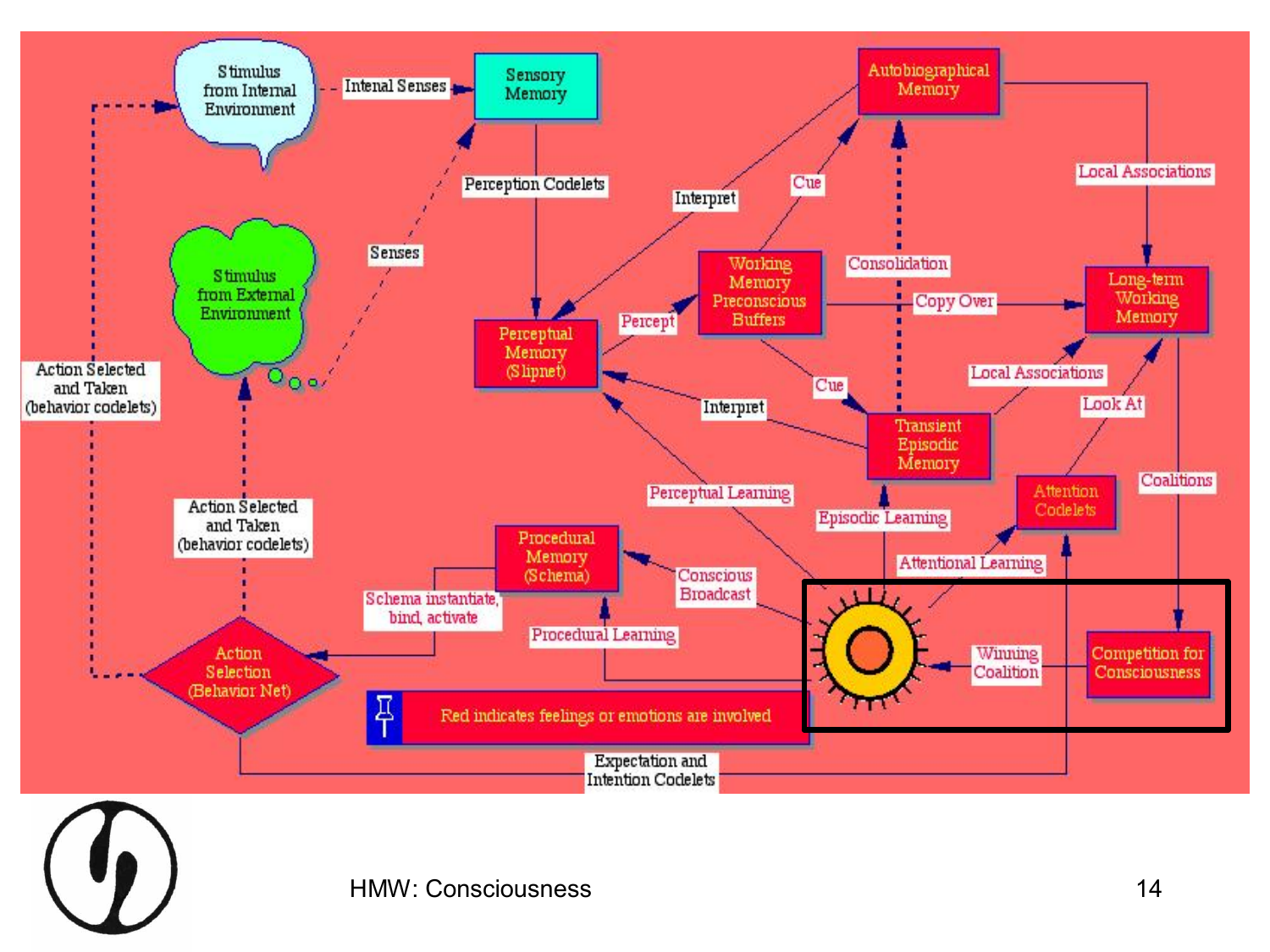## Competition for Consciousness

- Coalitions compete for consciousness
- Relevance, importance, urgency, insistence, etc., measured by affect
- Coalition with highest average activation wins
- Contents of winning coalition broadcast

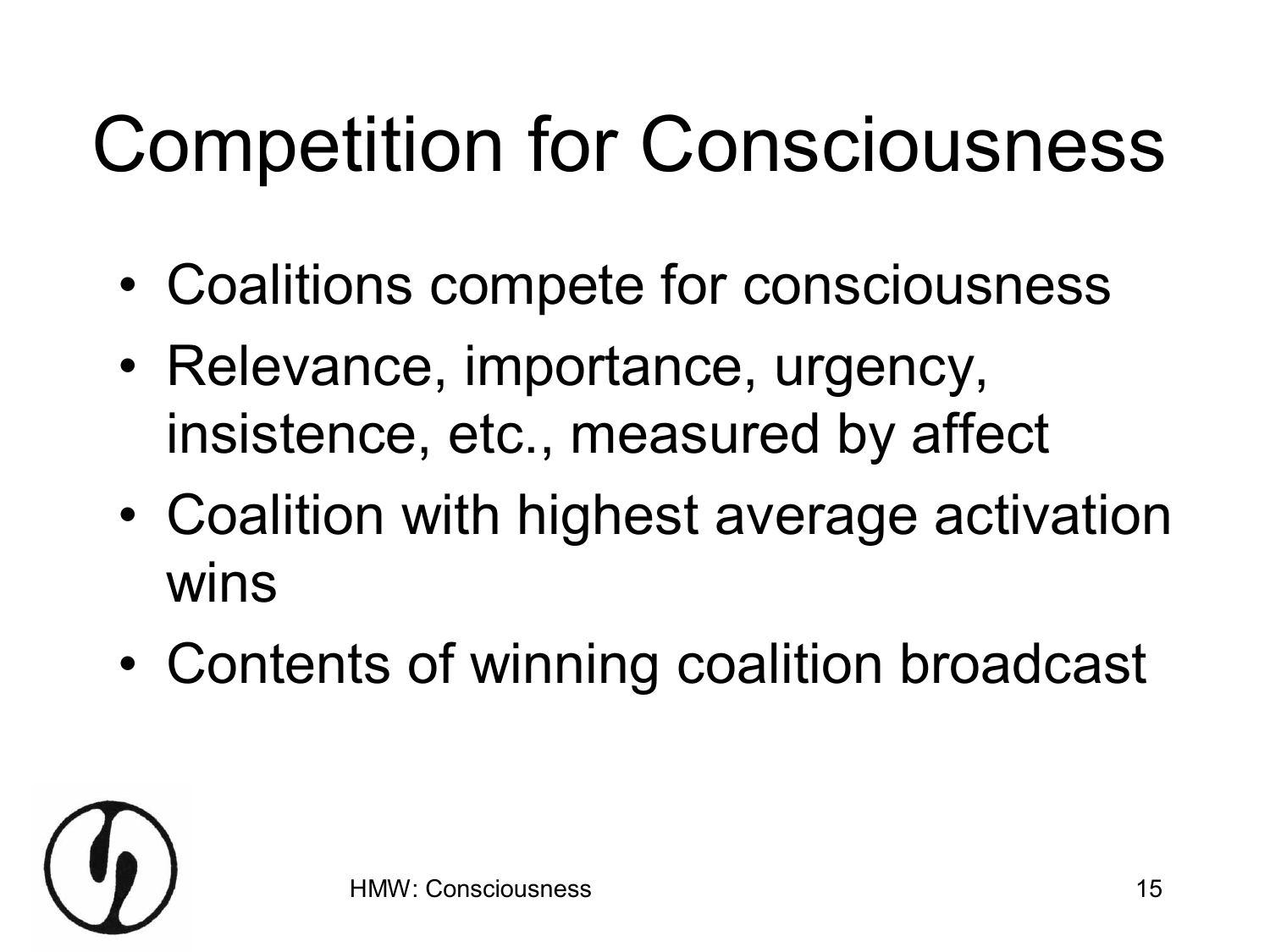## Conscious Broadcast

- Winning coalition of codelets occupies the Global Workspace (a tautology)
- The contents of Global Workspace are broadcast to every codelet
- The result is learning of several kinds, and the recruitment of resources

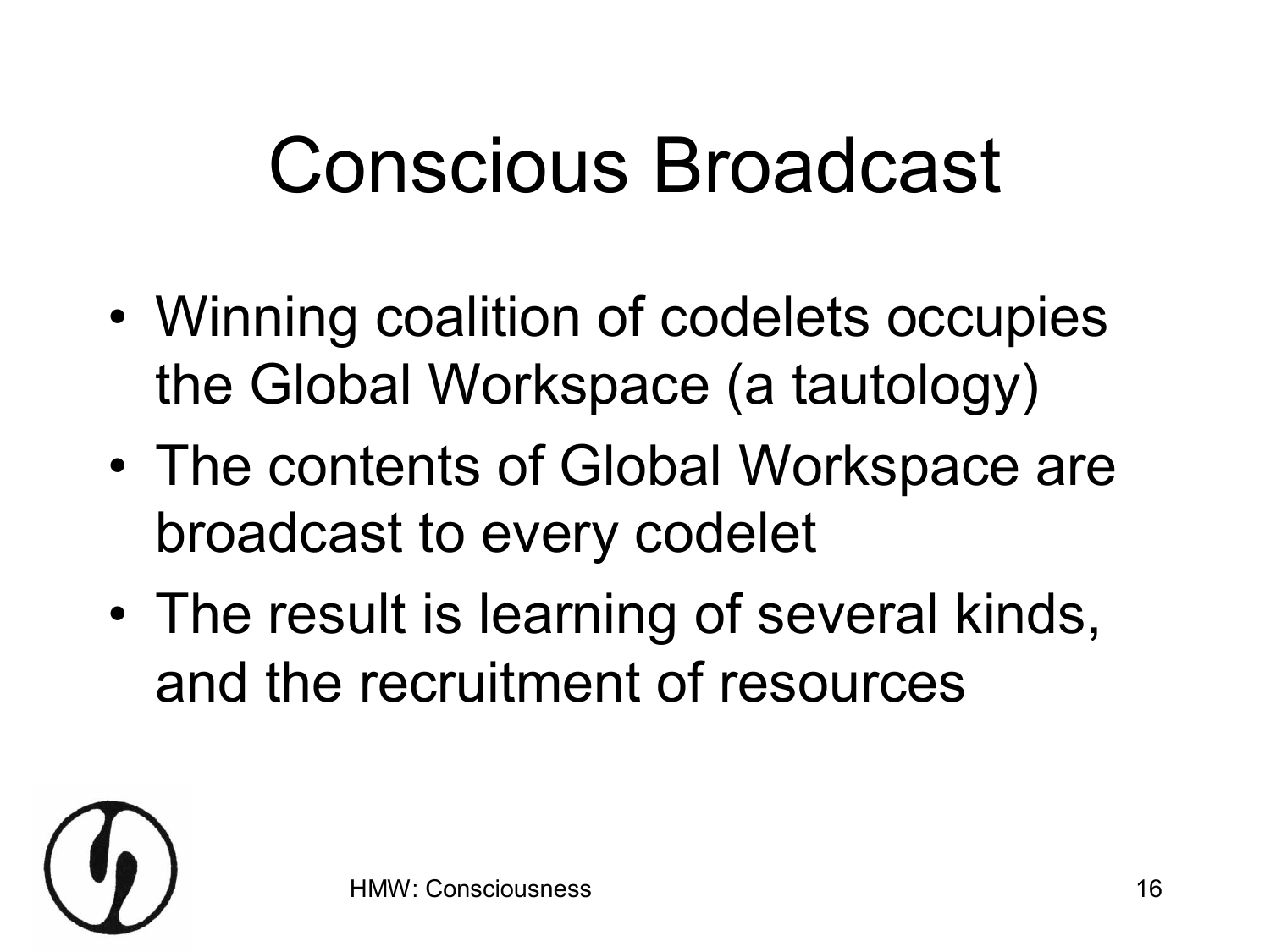# Readings

- Read about Philosophical Consciousness in
	- Dennett, D. 2005. *Sweet Dreams : Philosophical Obstacles to a Science of Consciousness*. Cambridge, MA: MIT Press.
- Read about Merker's Solution in
	- Baars, B. J., and S. Franklin. 2003. How conscious experience and working memory interact. *Trends in Cognitive Science* 7:166172.